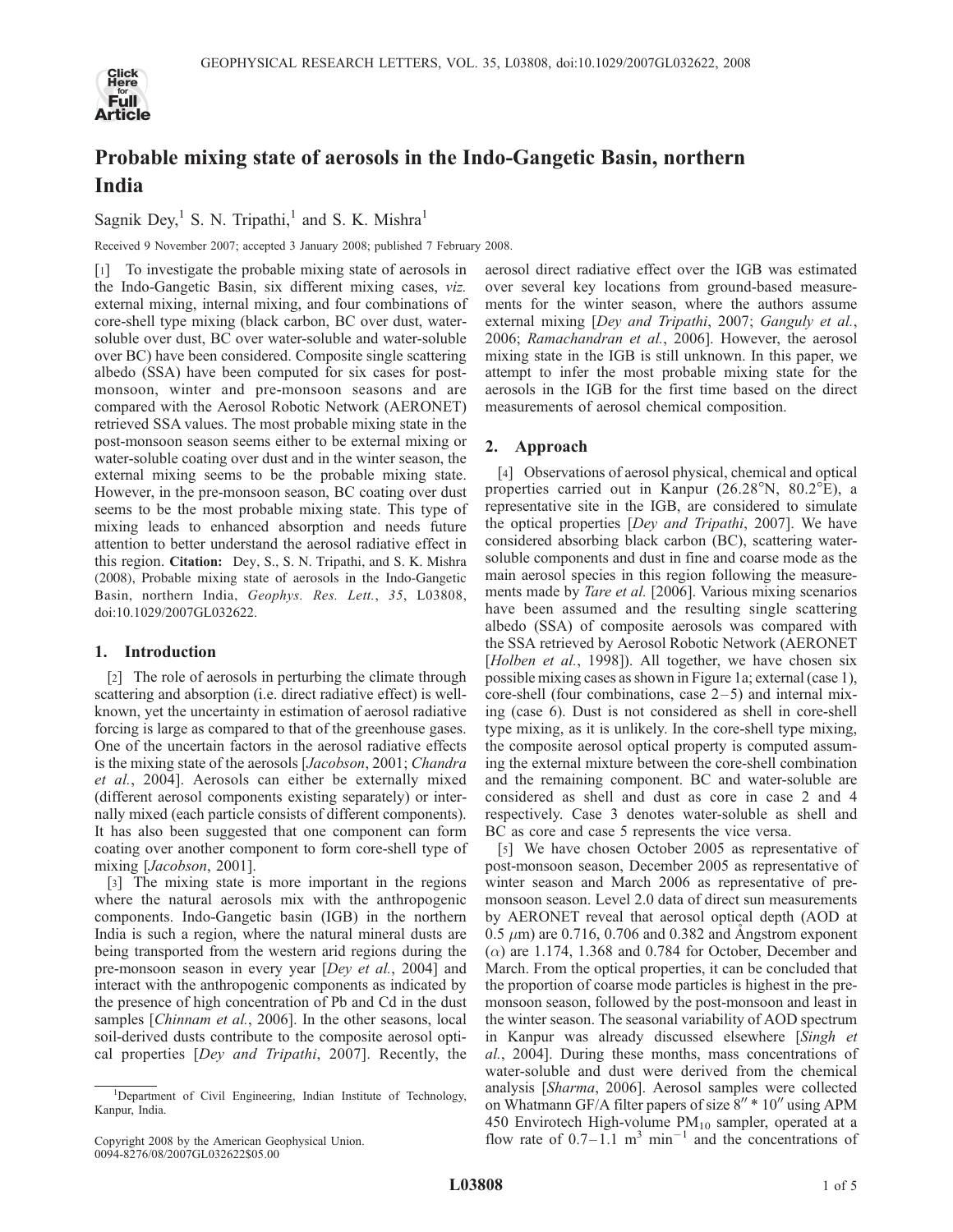

Figure 1. (a) Various mixing cases considered for this study. Case 1 represents external mixing, Case 2 represents dust and BC as core-shell combination externally mixed with water-soluble, Case 3 represents BC and water-soluble as core-shell combination externally mixed with dust, Case 4 represents dust and water-soluble as core-shell combination externally mixed with BC, Case 5 represents water-soluble and BC as core-shell combination externally mixed with dust, and Case 6 represents internal mixing. (b) Mass fraction of the three major components (BC, dust, and water-soluble) in the post-monsoon, winter, and pre-monsoon seasons over Kanpur.

water-soluble components are derived [Tare et al., 2006]. Mass of the soil-derived dust was reconstructed using 'Al' to be 8% of the soil mass. BC concentration was measured by Aethalometer (Magee Scientific, USA). The mass concentration of dust is highest in March (22.68  $\mu$ g m<sup>-3</sup>), followed by October (12.3  $\mu$ g m<sup>-3</sup>) and December (10.46  $\mu$ g m<sup>-3</sup>), whereas, BC concentration is three times higher in December (7.78  $\mu$ g m<sup>-3</sup>) than in the other two months. The mass fractions are illustrated in Figure 1b, assuming that these three components constitute the composite aerosol in terms of the optical properties.

[6] For the winter season, the size distribution parameters of Dey and Tripathi [2007] are used for water-soluble and dust, whereas for other seasons and for BC in winter season, Optical Properties of Aerosols and Clouds (OPAC [Hess et al., 1998]) database are used to convert the mass into number concentration. The size distribution parameters for water-soluble and dust in OPAC data base and given by Dey and Tripathi [2007] differ by  $\sim$ 15%. The volume size distribution of composite aerosol derived from the measured mass is also compared with that of AERONET. The coarse mode volume concentration in the model deviates from that of AERONET for particles greater than 5  $\mu$ m. In this range the number concentrations of the particles are very less (in the order of  $10^{-7}$ ). In the fine mode, the measurementsderived volume concentration is lower than that of AERO-NET, which could be due to the unmeasured components, but the difference in the size distribution parameters is less than 10%. Sensitivity study shows that the SSA is more sensitive to the size distribution parameters, not the number concentration. The difference in the size distribution parameters between OPAC and Dey and Tripathi [2007] with AERONET, leads to an uncertainty of  $\sim$ 2% in the computed SSA.

[7] First, the extinction  $(b_{ext})$  and scattering coefficients  $(b_{\text{ }sca})$  of each individual component are estimated at 0.45, 0.65, 0.9 and 1  $\mu$ m wavelengths, as they are closest to the AERONET retrieval wavelengths (0.44, 0.67, 0.87 and  $1.02 \mu m$ ). The external SSA for composite aerosols (Case 1) is then estimated following Dey and Tripathi [2007].

[8] For core-shell type mixing, the code developed by Dr. W. Wiscombe, based on the work by Toon and Ackerman [1981], is used to compute the scattering and absorption by concentric spheres. The composite SSA is subsequently calculated for external mixture of core-shell combination and the remaining component [Chandra et al., 2004]. The radius of the shell  $(R_s)$  can be calculated from the estimated mass of shell  $(M_s)$  in each size bin using:

$$
R_s = \left( R_c^3 \frac{\rho_c}{\rho_s} + \frac{3M_s}{4\pi \rho_s n} \right)^{1/3},\tag{1}
$$

where,  $n$  is the number concentration of particles in a particular bin,  $R_c$  is the core radius for that size bin and  $\rho_s$ and  $\rho_c$  are the shell and core mass density. The M<sub>s</sub> can be distributed either by equal distribution in each size bin of the core or by following the core number size distribution. As, the number concentration of the core species is very less in the coarse mode, the available mass to coat each single particle would be very large leading to very high shell-core ratio (see Figure S1a of the auxiliary material), if first approach is taken. The shell-core ratio in the second approach is found to be relatively uniform throughout the size range (see Figure S1b). As the mass of water-soluble is much higher than that of BC, enough mass of BC is not available to coat all water-soluble particles in all size bins.

[9] Optical calculations for internal mixing (case 6) are performed using Mie code developed by Lentz [1976]. We have considered the volume-weighted average composite refractive index assuming the individual volume concentration of the components summing up to the total volume. The real and imaginary parts of the composite refractive index are calculated to be 1.448 and 0.0063 for October, 1.5 and 0.0074 for December and 1.565 and 0.015 for March with an uncertainty of  $\sim$ 3% due to assumption of individual refractive index. We have also examined the implications of non-sphericity of the dust particles to our calculations

<sup>&</sup>lt;sup>1</sup>Auxiliary materials are available in the HTML. doi:10.1029/ 2007GL032622.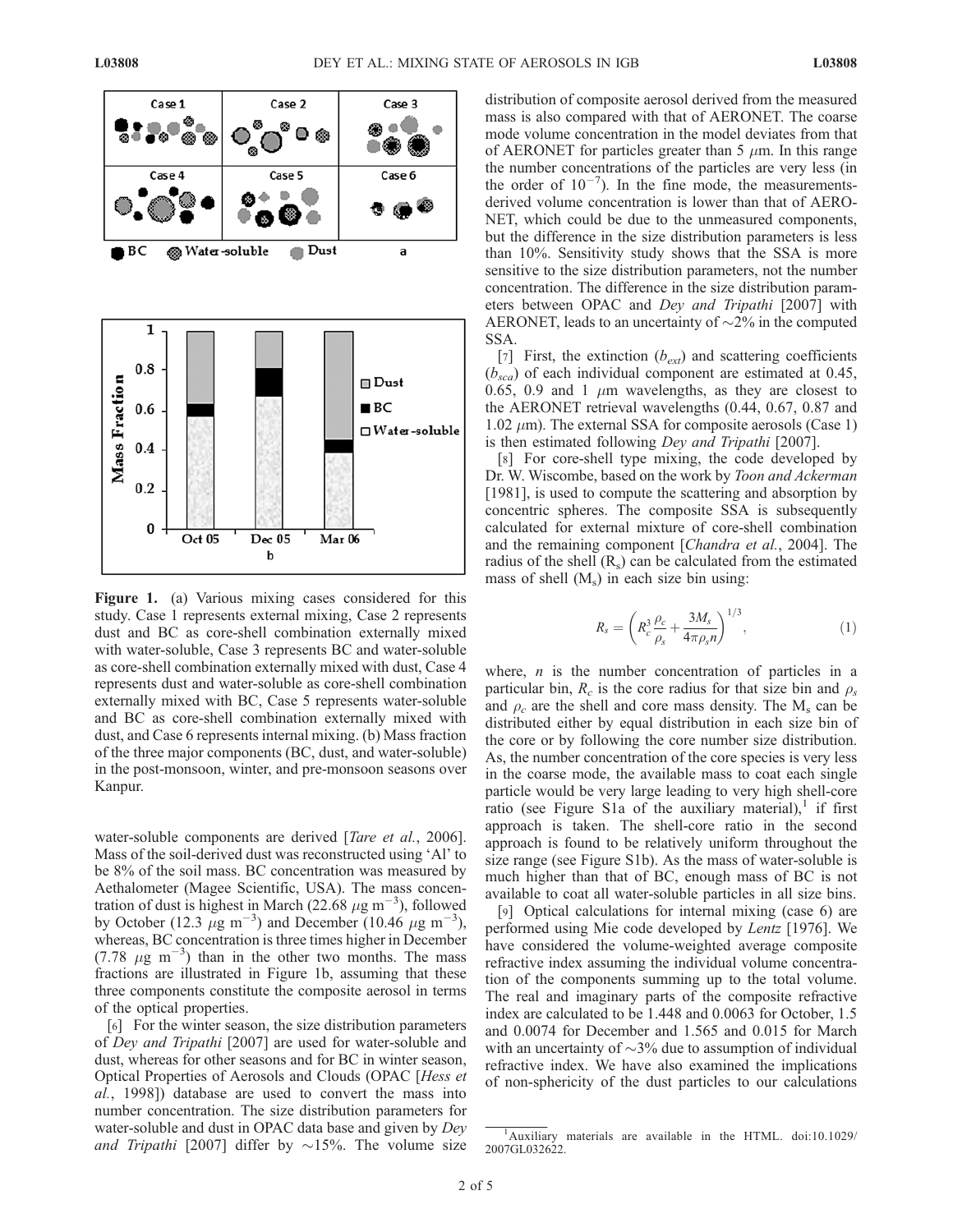

Figure 2. Composite SSA for 6 cases in (a) October 2005 (post-monsoon), (b) December 2005 (winter), and (c) March 2006 (pre-monsoon) along with AERONET-retrieved SSA using version 2 (V2) algorithm. The error bars at each wavelength represent the uncertainty range of AERONET retrievals for V2.

(see S2). The SSA spectral trend indicates that for aspect ratio >2.5, the  $\chi^2$  may show good matching, but it can not be specified from calculations; neither are there any measurements of non-sphericity in this region. Hence, we restrict ourselves in concluding only that the non-sphericity of dusts is important in the pre-monsoon season, but future in situ measurements are required to quantify it.

#### 3. Results and Discussion

[10] To infer the most probable mixing state, composite SSA are computed for all six cases for the three months (Figure 2) along with the AERONET retrieved version 2 (V2) SSA values. AERONET V2 algorithm incorporates some changes in the existing algorithm [*Dubovik and King*,

2000] to make the retrieval better, particularly in presence of dusts. It accounts randomly oriented spheroids to account for dust extinction [Dubovik et al., 2006]. V2 data shows lower SSA as compared to V1 data primarily due to more accurate surface reflectance characterization in V2, based on MODIS spectral measurements and ecosystem based BRDF models.

[11] Altitude profiles of BC were measured for these three seasons and that of total aerosol concentration for pre-monsoon and post-monsoon season over Kanpur using an aircraft up to 1.5 km [Tripathi et al., 2007]. In absence of direct measurements of near-surface SSA, we have compared our results with the AERONET data, as the spectral variation of SSA along with the absolute values implies the true nature of aerosol radiative effects. The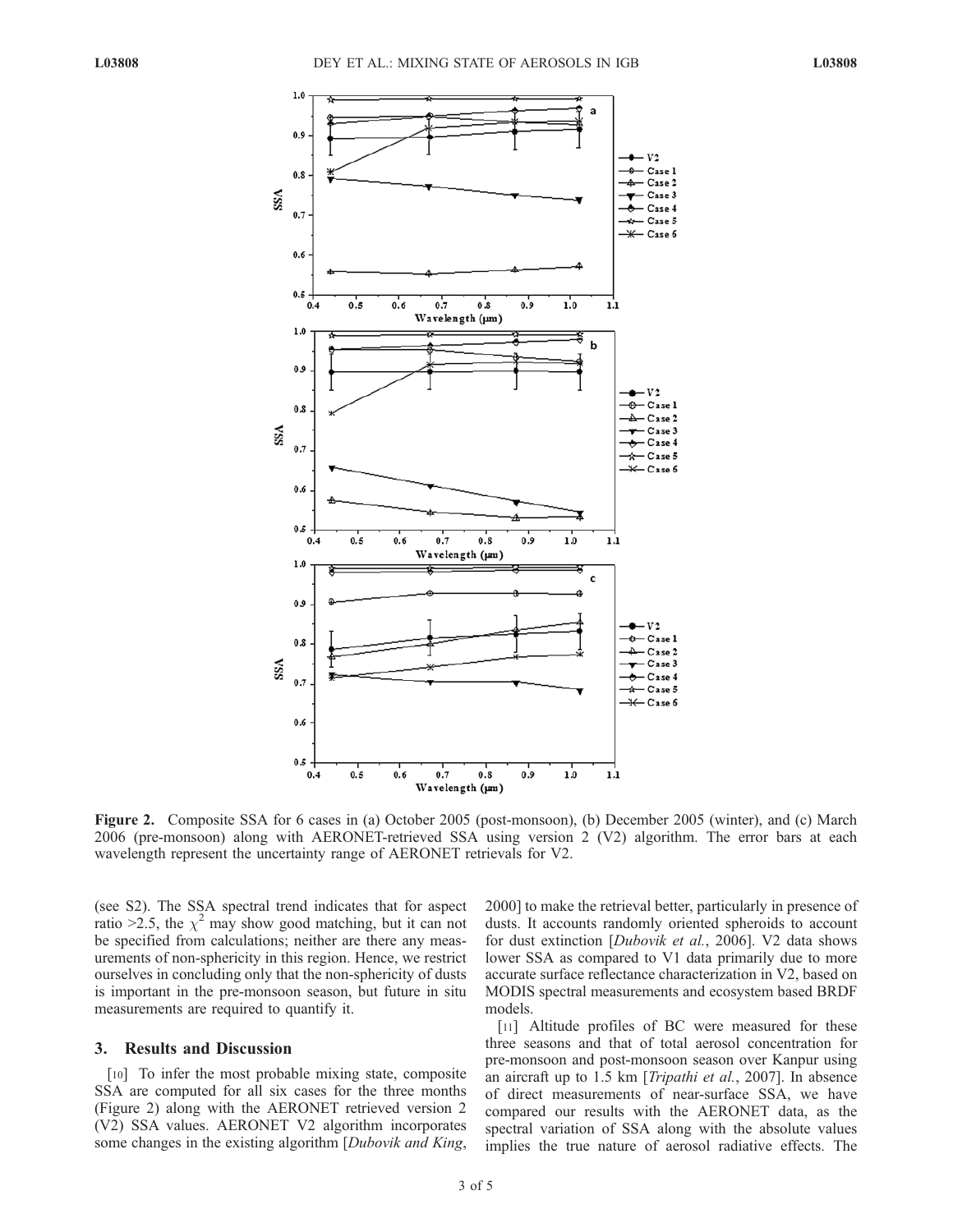best match is considered for lowest value of  $\chi^2$ , where,

$$
\chi^2 = \sqrt{\frac{1}{4} \sum_{i=1}^{4} \left( SSA_i^{AERONET} - SSA_i^{model} \right)^2}
$$
,  $SSA^{AERONET}$  and

SSAmodel are AERONET-retrieved and model-derived SSA and i indicates four wavelengths. Mainly we have considered the V2 AERONET product for comparison through  $\chi^2$  values unless otherwise mentioned. Cases 2 and 6 involve absorption by each particle and large water-soluble shell thickness in case 3 scatters more radiation towards the absorbing BC core, thus causing more radiation to interact with BC, and thus enhancing the total absorption. In case 5, BC coating on water-soluble particles only in fine size bins causes less absorption. We consider the size range from 0.01 to 10  $\mu$ m, which encompass most of the aerosol mass that can affect the radiative properties [Clarke et al., 2004].

[12] In the post-monsoon season, spectral SSA for cases 1  $(\chi^2 = 0.084)$  and 4  $(\chi^2 = 0.098)$  lie within the uncertainty range of AERONET-retrieved values. Case 6 shows close agreement at three wavelengths (0.67, 0.87 and 1.02  $\mu$ m), but large difference (>10%) exists at the shorter wavelength. Case 2 is too low, case 5 is too high, and case 3 fails to capture the spectrally increasing trend. Coating of watersoluble over dust is common during the long-range transport [Bauer and Koch, 2005]. However, the factors controlling the uptake of water-soluble species over dust surfaces are complex and can not be commented with the present dataset.

[13] In the winter season, no case is found to be within the uncertainty range of AERONET V2 data for all the wavelengths. However, case 1 shows the best match ( $\chi^2$  = 0.09), with SSA at 0.44 and 0.67  $\mu$ m only  $\sim$ 1.4% higher than the uncertainty range of AERONET-SSA. Among the other cases, case 6 shows close match at three wavelengths, but high deviation ( $\sim$ 17%) at 0.44  $\mu$ m reduces the overall spectral match. In the wintertime, due to presence of foggy condition in this region, RH remains high, which increases the scattering by hygroscopic water-soluble particles, suppressing the absorption by each particle in relative scale [Dey and Tripathi, 2007]. Cases 4 and 5 show much higher scattering, whereas cases 2 and 3 show much higher absorption.

[14] In March 2006, BC mass ( $\sim$ 2.6  $\mu$ g m<sup>-3</sup>) as well as BC mass fraction ( $\sim$ 4.1  $\pm$  0.2%) is lower as compared to those (BC  $\sim$  7.8  $\mu$ g m<sup>-3</sup>, BC mass fraction  $\sim$ 8.5  $\pm$  0.1%) in December 2005, but SSA in the March is lower and shows spectrally increasing trend. AERONET V2 data from 2001 – 2006 also reveals similar range of SSA in the premonsoon  $(0.86 - 0.92)$  and winter  $(0.87 - 0.89)$  seasons. The external mixing fails to explain this enhanced absorption, as SSA for case 1 is  $\sim$ 12% higher than AERONET V2 values. The internal mixing results in much higher absorption. Cases 4 and 5 display much higher scattering and insensitive spectral variation, whereas case 3 shows decreasing spectral trend. We have found that case 2 shows best match.

[15] In all the three seasons, only few cases show close agreement with AERONET-retrieved spectral columnar SSA. The discrepancy of the other cases could also be caused due to unknown aerosol vertical distribution above 1.5 km altitude. We have performed sensitivity test to check how much columnar aerosol SSA can be different from near-surface aerosol SSA due to aerosol vertical distribution. In post-monsoon and winter seasons, the aerosol vertical profiles in the IGB shows almost static trend and very low extinction values above 2 km [Ganguly et al., 2006], which suggests that alteration in columnar SSA is unlikely. Only in the pre-monsoon season, dusts transported to the IGB above the boundary layer can alter the columnar SSA. We have also analyzed UV-aerosol index (indicating absorbing aerosols) using OMI/Aura satellite, over  $0.25^{\circ} \times 0.25^{\circ}$ grid surrounding the measurement site for March 2006 and found out that the values are much lower as compared to the values  $(>1.7)$  observed during the dust events in this region by Dey et al. [2004]. This indicates that dust is not present at much elevated height, as the UV-aerosol index is not sensitive to aerosols present at low altitude, particularly close to the boundary layer [Mahowald and Dufresne, 2004]. Keeping this fact in mind, we have considered dust layer between 2 to 3 km in our sensitivity study, while considering the vertical profiles of BC and water-soluble components constant above 1.5 km altitude. There are not enough BC particles available to coat dust particles aloft, but there is possibility that the elevated dust particles get coated by BC on the path of transportation. In that case, the presence of the dust layer would reduce the columnar SSA below 0.7. The internal mixing results in 7% lower SSA at 0.44  $\mu$ m and 1–3% lower SSA at the other wavelengths. For cases 4 and 5, the spectral SSA is still higher. For case 1, the SSA of the dust layer aloft should be  $\sim 0.65$  to obtain desire match. If the transported dust is that absorbing in nature, the external mixing could be a probable case, but Moorthy et al. [2007] have shown that SSA of dusts over the Great Indian Desert (a major dust source to the IGB) lies in the range  $0.88 - 0.94$ . Hence, without further information on dust layer aloft, BC mixing with dust particles seems to be a probable mixing state in this period. In the ACE-Asia campaign, BC particles attached to the surface of dust particles at low altitude were observed [Clarke et al., 2004]. The mixing of BC with dust would increase the absorption efficiency of dust particles in this region. Moorthy et al. [2007] have observed large dust absorption over Indian region and commented that this could be due to mixing of BC on dust particles, which is substantiated by our results. The core-shell mixing of dust and BC in the premonsoon season has important climatic implications, as the radiative impact due to dust would lead to heating rather than cooling. Our results further indicate the importance of investigation of BC-dust mixing in quantitative way in future.

### 4. Conclusions

[16] The various mixing scenarios of aerosols in the IGB have been investigated using the measured chemical composition at surface carried out in Kanpur in three distinct seasons and are compared with the AERONET-retrieved columnar SSA using the measured aerosol vertical profiles up to 1.5 km. With the limitations of aerosol vertical profiles, the major conclusions of our study are as follows:

[17] (1) The external mixing is the most probable mixing state in the winter, whereas the water-soluble coating over dust particles and external mixing emerge as the probable cases in the post-monsoon season. However, very close SSA values for the above cases imply that the external